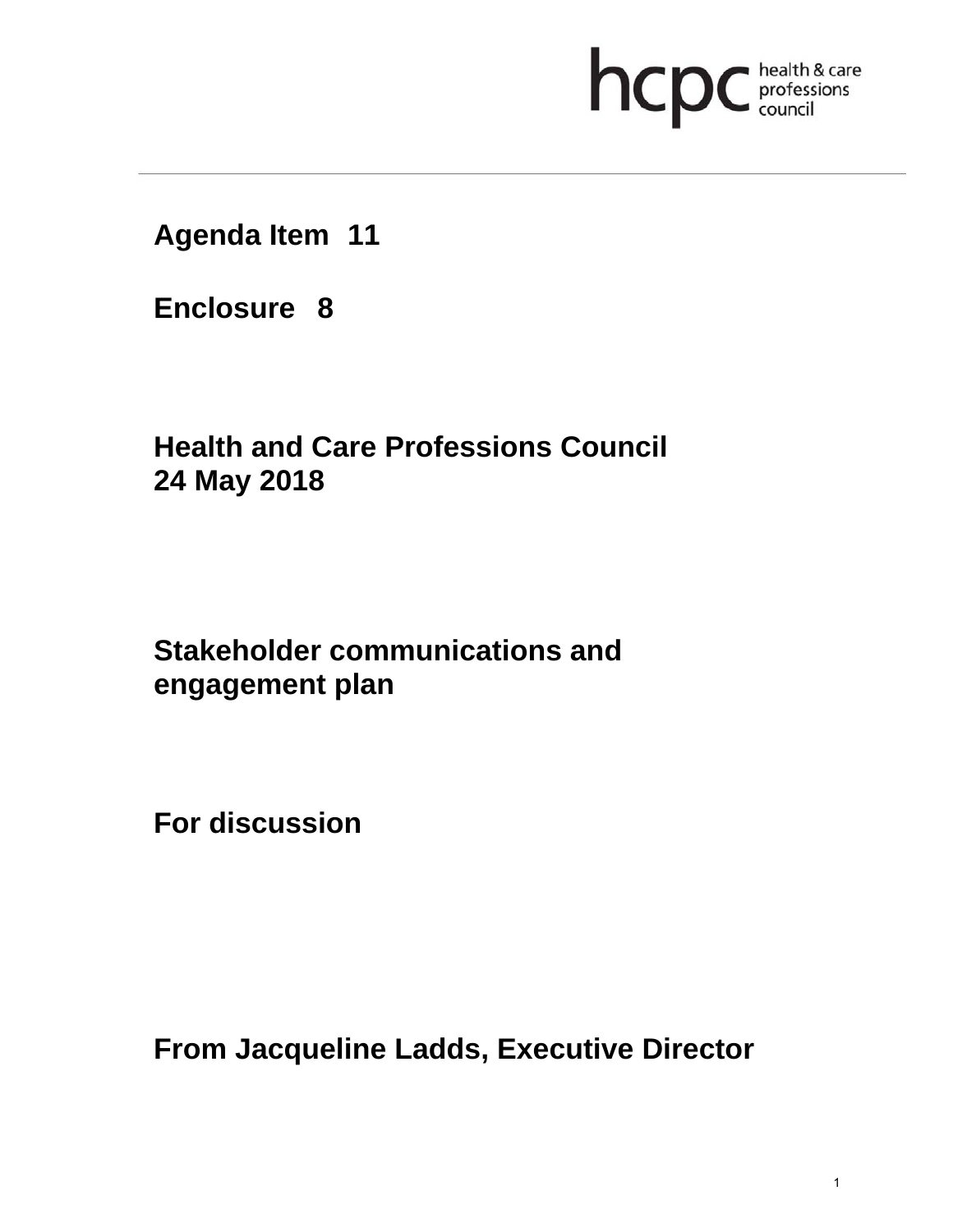## health & care **INCDC** professions

#### Council, 24 May 2018

#### Stakeholder Communication and Engagement Plan 2018–19

#### **Introduction**

The attached draft document sets out a high-level plan for how we will communicate and engage with our stakeholders in the most effective way possible.

It highlights key deliverables and communications outcomes for the 2018-19 financial year and covers activity across the whole organisation.

#### **Decision**

The Council is invited to:

 discuss the attached draft to inform a further version for consideration for approval at the July 2018 Council meeting

#### **Background information**

This is the first time that this information has been set out in this way. It is supported by several documents, including the Stakeholder Matrix (see Appendix 2); individual plans which focus on specific audiences or topics; and other departmental workplans.

#### **Resource implications**

The activities set out in this plan are reflected in departmental workplans.

#### **Financial implications**

Financial implications are included in departmental budgets.

#### **Appendices**

Appendix 1: Measuring impact Appendix 2: Stakeholder Matrix

#### **Date of paper**

Thursday, 24 May 2018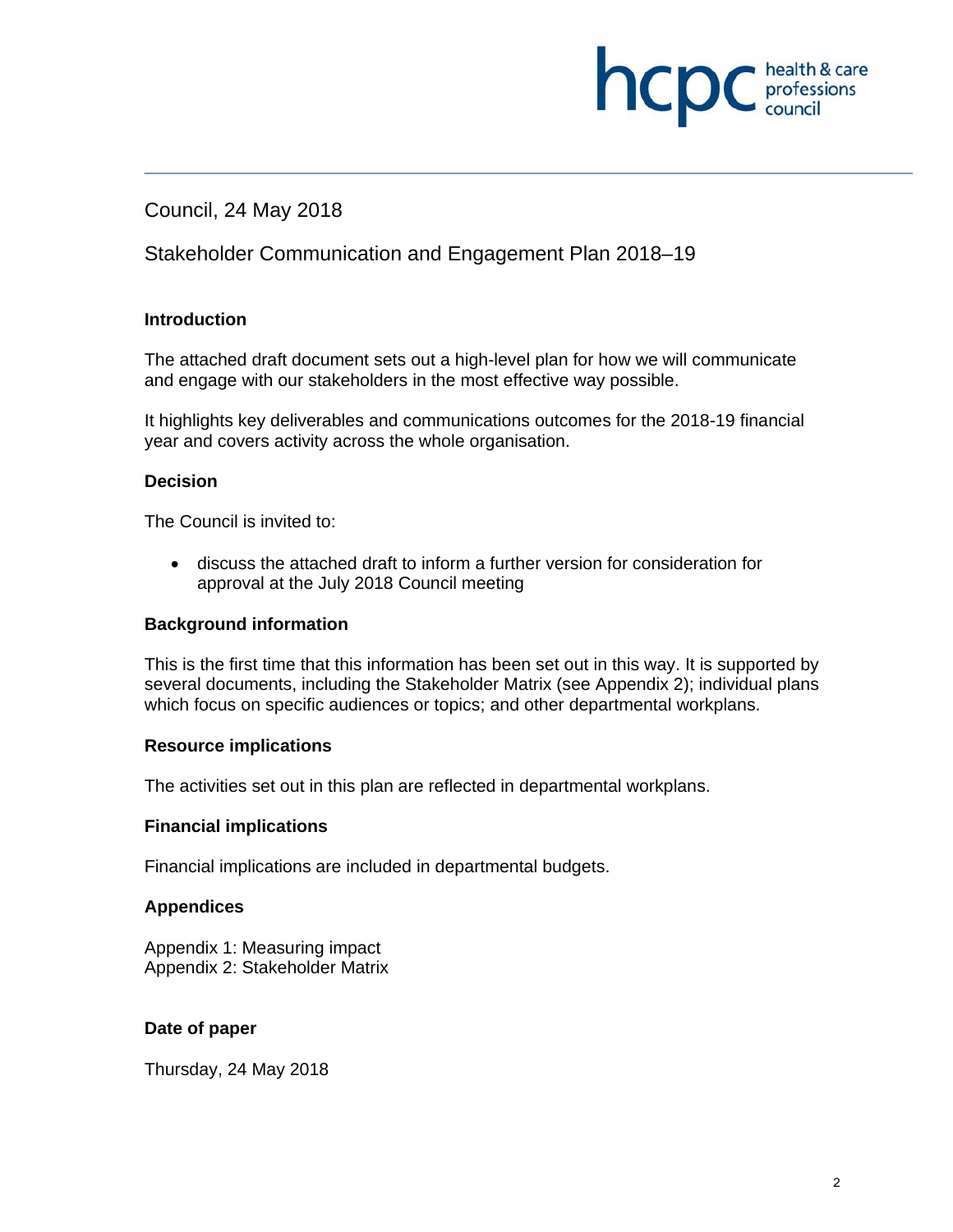

#### **Stakeholder Communication and Engagement Plan 2018–19**

#### **1 Introduction**

1.1 A key duty set out in our legislation is that our stakeholders are informed about our regulatory processes and public protection role.

#### **2 About the plan**

- 2.1 This document sets out how we will communicate and engage with our stakeholders in the most effective way possible. It highlights key deliverables and communications outcomes for 2018-19 and covers activity across the organisation. We will formally review progress in November 2018.
- 2.2 The plan is supported by the Stakeholder Matrix (see appendix 2), individual plans which focus on specific audiences or topics, the tactical forward planner used by the Communications Department and other departmental workplans.

#### **3 What we want to achieve**

- 3.1 Drawing from the strategic priorities set out in the HCPC's Corporate Plan 2018-2020, we want to achieve increased understanding and confidence in our regulatory functions as well as a positive reputation as a forward looking, effective and agile multi-professional regulator. We also want to influence the regulatory policy agenda and ensure our views are clear to all stakeholders.
- 3.2 We will achieve this by building on existing engagement activities and developing new ways of working, some of which are outlined in this plan.

#### **4 Areas of focus**

In 2018-19, there are several key areas of focus.

- We will use the findings of stakeholder polling to better understand the preferences, needs and views of our stakeholders and use the insights gained to refine and develop communication and engagement strategies.
- We will further develop the stakeholder matrix to ensure effective prioritisation of stakeholder engagement and will develop personal engagement and communication plans for the Chair of Council, the Chief Executive and senior management.
- We will build on our existing activities to strengthen further our engagement with stakeholders in the four UK countries, in particular the four UK Governments and parliamentarians.
- Using the findings from the University of Surrey research, we will review our approach to engagement with registrants, employers and service users in relation to referral and self-referral.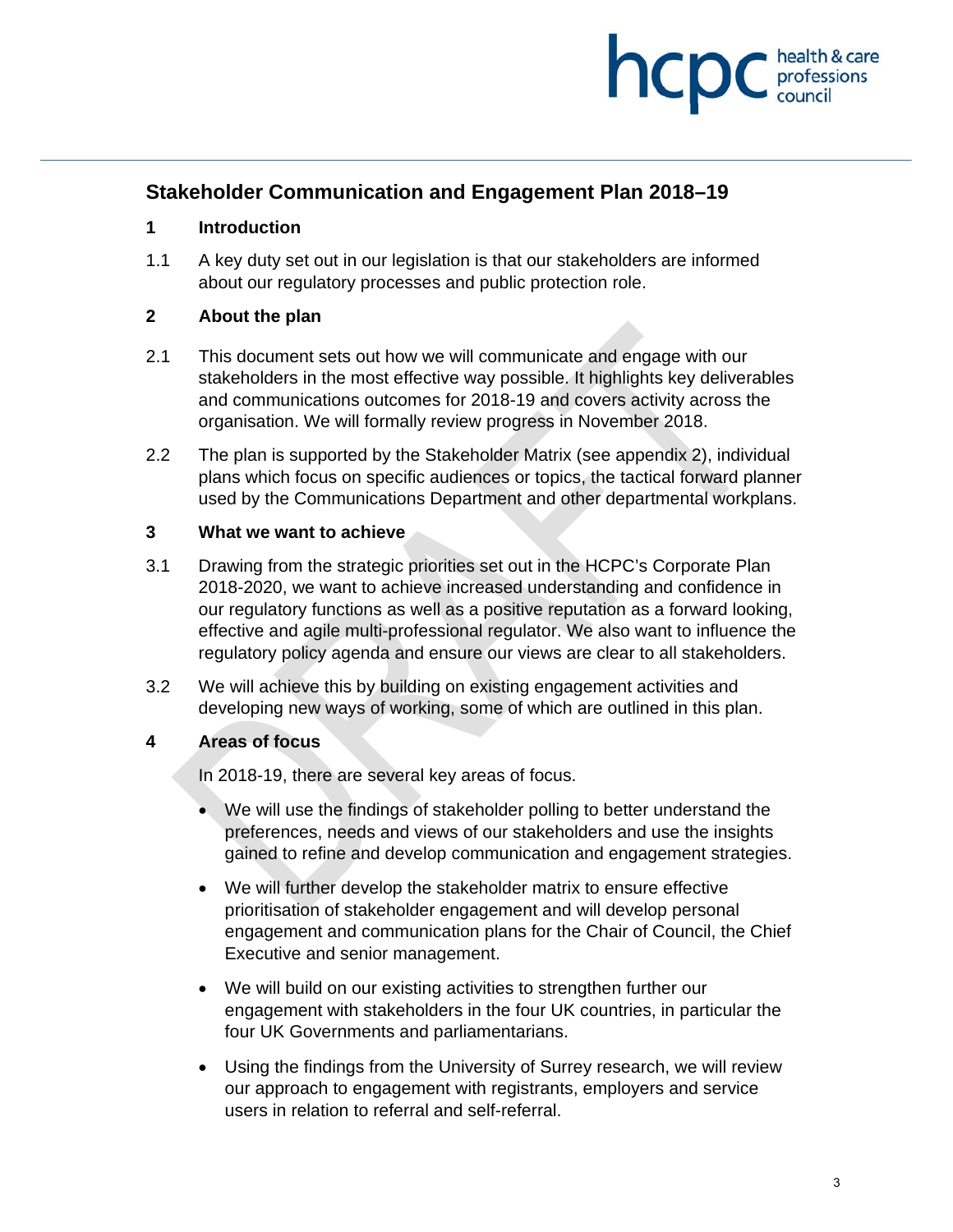#### **5 External influences and drivers**

- 5.1 We will continue to focus on our stakeholder and parliamentary monitoring. This will ensure we are aware of current developments that may impact on us. It also means we can scan for issues which are likely to become significant.
- 5.2 At the start of the financial year, we are already aware of a number of key thematic external and internal drivers, some of which are outlined below.
	- The creation of Social Work England and the transfer of regulatory functions to the new regulator, particularly with social workers in England due to renew their HCPC registration later in the year.
	- Sectoral proposals to initiate change, for example Government proposals to reform professional healthcare regulation and introduce regulation of physician associates or other medical associate professions could have implications for us.
	- We will continue the work on 'prevention' by taking forward the action plan based on the findings in the University of Surrey research.
	- Another key area will be implementing the action plan to meet all of the Professional Standards Authority's Standards of Good Regulation.
	- In the wider political arena, Brexit will have both implications for the workforce and for our governing legislation, which will require amendment.

#### **6 Measuring impact**

- 6.1 We will measure the effectiveness of our work through key indicators and the reach of our activities through metrics. Outline proposals are set out in appendix 1. These will be developed further in the coming months.
- 6.2 We will also evaluate specific plans or activities to ensure we measure impact and continually improve our performance. This will include, for example, evaluation of face-to-face-events or social media engagement

#### **7 Stakeholder communication and engagement activities for 2018–19**

- 7.1 The tables on the following pages set out high level outcomes and key deliverables for key stakeholder groups in 2018-19. These include
	- Educators and students
	- **Employers**
	- Government, parliaments and assemblies
	- Professions, namely professional bodies and trade unions
	- Professionals, namely registrants
	- Public, namely service users, carers and representative organisations
	- **Regulators**
- 7.2 Detailed information on these categories is set out in the matrix in appendix 2.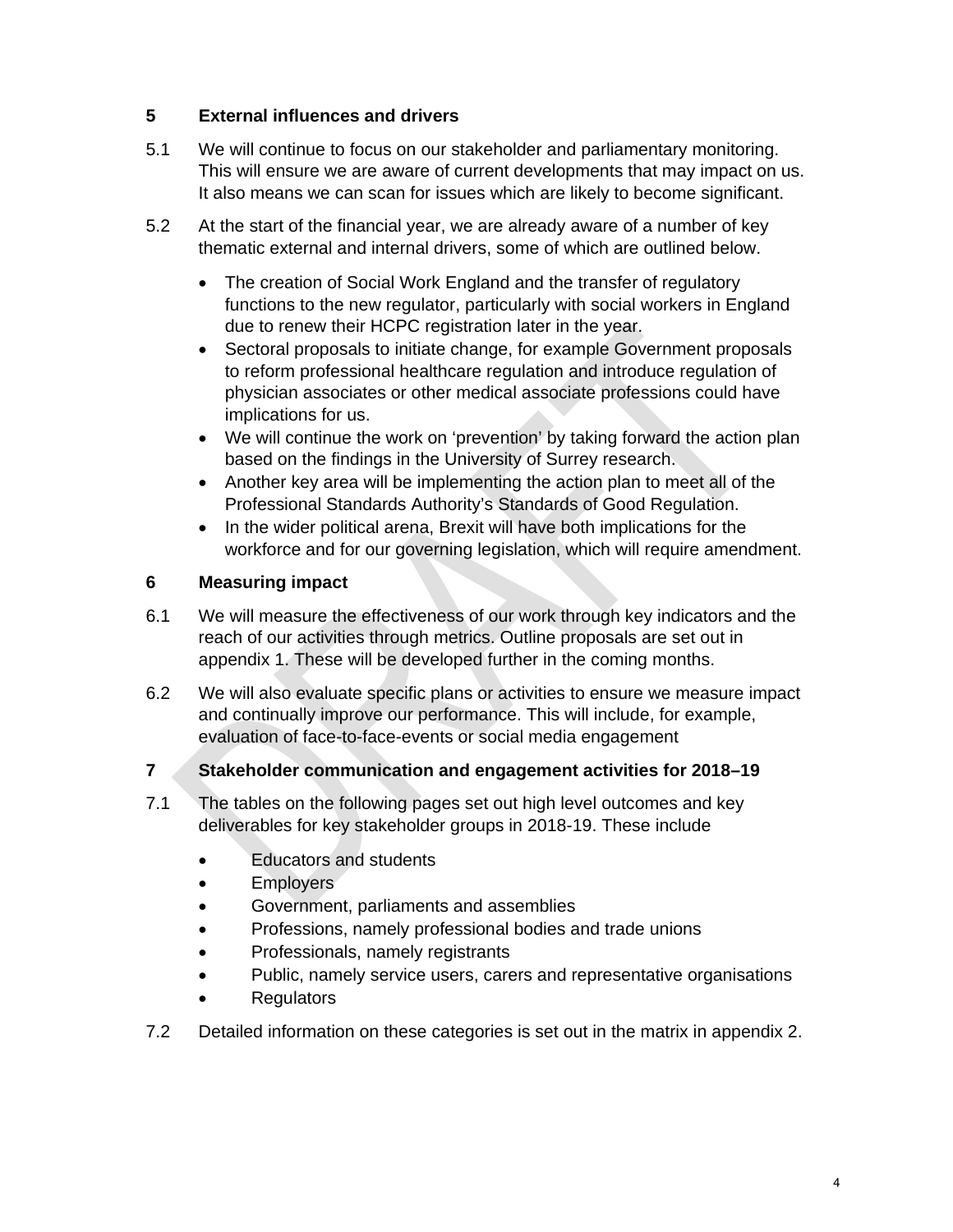#### **1 Educators**

- 1.1 This includes education providers, sector organisations including funding bodies and planners and students on UK approved programmes.
- 1.2 A key focus will be to ensure education providers understand the changes to the Standards of Education and Training (SETs) and our requirements. We will also gather more information on placement monitoring, service user and carer involvement and learner involvement through annual monitoring. This will enhance our risk-based approach to quality assuring approved programmes. There will also be engagement with providers delivering programmes below the new threshold level of qualification for paramedics and in relation to degree apprenticeships across most of our professions.
- 1.3 We will explore further: the role of regulation in assuring the education of healthcare professionals, an area highlighted in the recent consultation on reforming professional healthcare regulation; and the University of Surrey research recommendations to develop learning materials for educators to use.

| Outcomes                                                                  | <b>Key deliverables</b>                                                                                                                                                                                                                                                                                                                                          | <b>Responsibility</b>               | <b>Mile stones</b>                                                                                                                                                                          |
|---------------------------------------------------------------------------|------------------------------------------------------------------------------------------------------------------------------------------------------------------------------------------------------------------------------------------------------------------------------------------------------------------------------------------------------------------|-------------------------------------|---------------------------------------------------------------------------------------------------------------------------------------------------------------------------------------------|
| Education<br>stakeholders<br>understand our<br>standards and<br>processes | E-channels through 4<br>issues of Education<br>Update, publication of<br>Annual Report and<br>updated webpages<br>Face-to-face through<br><b>HCPC</b> seminars.<br>conference attendance.<br>and meetings with key<br>organisations<br>Teaching and learning<br>materials for educators<br>using case studies drawn<br>from the University of<br>Surrey research | Education, Policy<br>Communications | Q1-Q4 E-<br>$\bullet$<br>newsletters, report<br>& face to face<br>through meetings<br>and<br>events/seminars<br>Q4 New HCPC<br>٠<br>website<br>Q4 Publication of<br>٠<br>learning materials |

- 1.4 Students on approved programmes need to know about and understand our standards, specifically how the Standards of conduct, performance and ethics apply to them during their course. For those in their final year of study, they also need to know about the application process to join the HCPC Register.
- 1.5 This year we will build on our direct engagement with new initiatives including digital and social media engagement.

| <b>Outcomes</b>                                         | Key deliverables                                                                                       | <b>Responsibility</b>        | <b>Mile stones</b>                            |  |
|---------------------------------------------------------|--------------------------------------------------------------------------------------------------------|------------------------------|-----------------------------------------------|--|
| Students are aware of<br>our standards and<br>processes | Dedicated website section<br>Dissemination of<br>Information and guidance<br>(direct/Education Update) | Communications,<br>Education | Q1-Q4 Digital and<br>social media,<br>webinar |  |
|                                                         | Digital and social media<br>programme                                                                  |                              | Q4 New HCPC<br>website                        |  |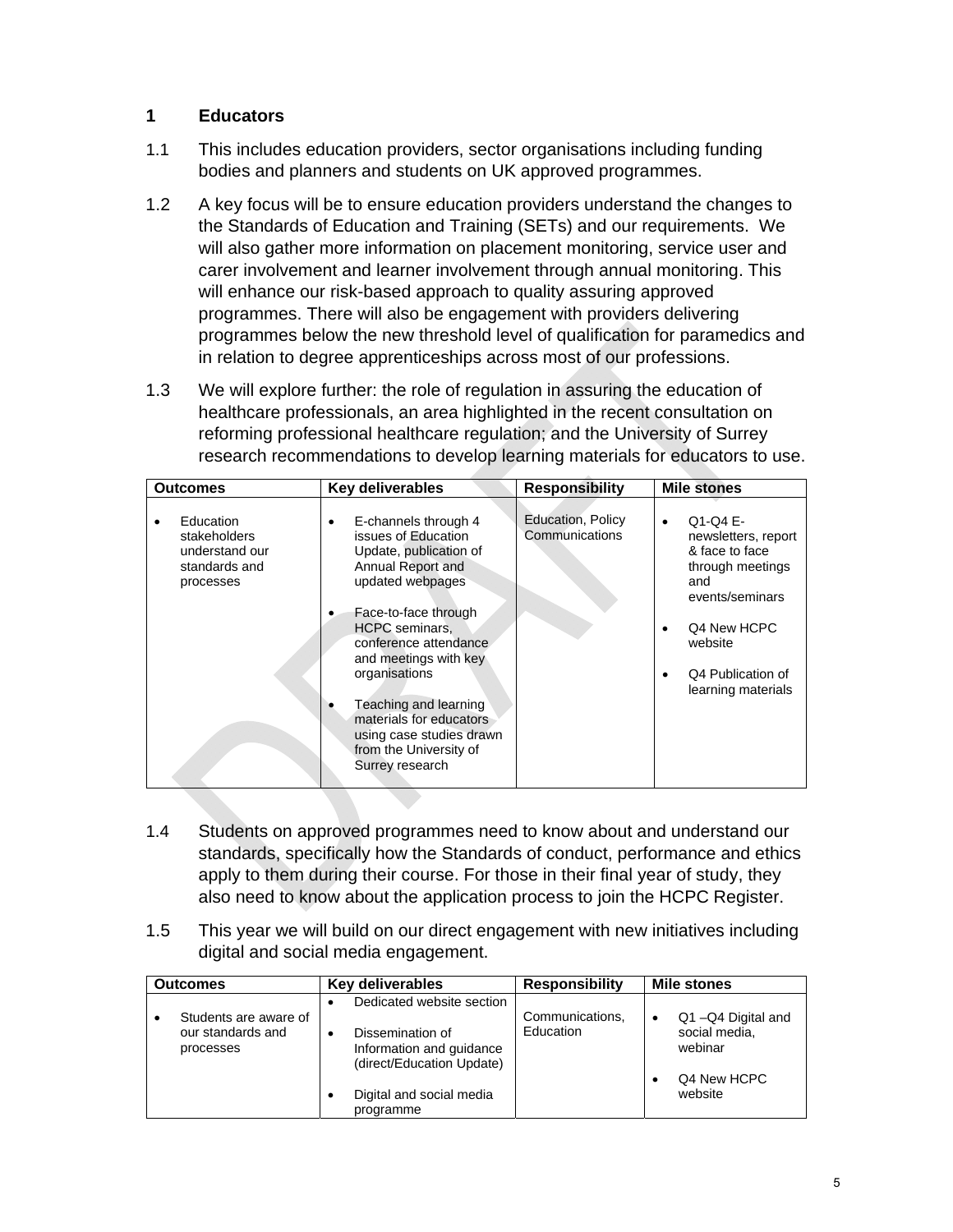#### **2 Employers**

- 2.1 This includes direct employers of HCPC registrants, employment agencies, and employment umbrella bodies.
- 2.2 For employers, key messages will include understanding of what we require of their HCPC-registered employees. This includes the importance of registration renewal, specifically keeping details up to date, signing professional declarations and paying before the closing date. It also includes improving understanding of our CPD standards and the audit process.
- 2.3 For the fitness to practise process, it means increasing understanding of when to raise concerns and the types of concerns we deal with.
- 2.4 A particular focus this year will be to use the findings of our research to explore how we can work with employers to prevent concerns arising, ensure appropriate referrals and, for paramedics in particular, self-referral.

| Outcomes                                                                                                                                                                           | <b>Key deliverables</b>                                                                                                                                                                                                                                                                                                       | <b>Responsibility</b>                                                               | <b>Mile stones</b>                                                                                                                                                             |
|------------------------------------------------------------------------------------------------------------------------------------------------------------------------------------|-------------------------------------------------------------------------------------------------------------------------------------------------------------------------------------------------------------------------------------------------------------------------------------------------------------------------------|-------------------------------------------------------------------------------------|--------------------------------------------------------------------------------------------------------------------------------------------------------------------------------|
| Employers are<br>better informed of<br>our statutory<br>functions and have<br>increased<br>confidence in our<br>processes<br>Increased<br>understanding of<br>the referral process | Face-to-face through<br>HCPC workshops,<br>attendance at relevant<br>conferences and<br>meetings with key<br>organisations<br>E-channels through<br>regular updates and<br>refreshed news and<br>information on<br>dedicated web section<br>Specific programme of<br>engagement with<br>Ambulance Trusts and<br>key employers | Communications,<br>Fitness to Practise,<br>Policy and<br>Standards,<br>Registration | $Q1 - Q4$<br>Regular e-<br>bulletins<br>$Q1-Q4$<br>Regional<br>workshops<br>Q4 New<br><b>HCPC</b><br>website<br>$Q1 - Q4$<br>Meetings,<br>conference,<br>network<br>attendance |
|                                                                                                                                                                                    |                                                                                                                                                                                                                                                                                                                               |                                                                                     |                                                                                                                                                                                |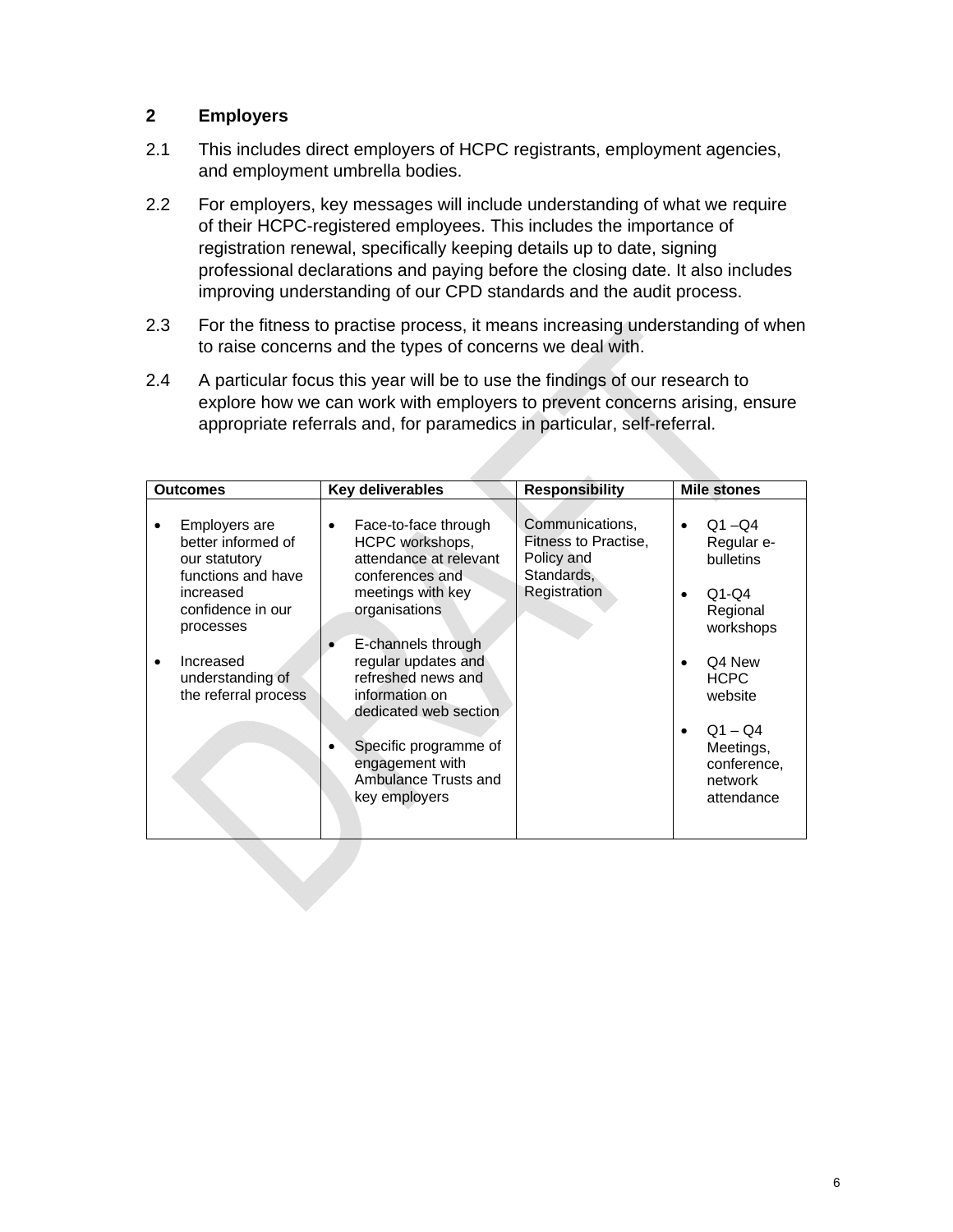#### **3 Governments, parliaments and assemblies**

- 3.1 This includes public bodies, civil servants, Government Ministers, Ministers of Parliament and Parliamentary Committees in the UK Government, Scottish Government, Northern Ireland Assembly and the Welsh Assembly.
- 3.2 Key issues this year will include the creation of Social Work England and the transfer of regulatory functions to the new regulator, the Government's response to the consultations on regulating Physicians Associates and reforming professional healthcare regulation. It may also include other sectoral proposals to initiate change by other regulators, for example.
- 3.3 It will be important for stakeholders in this group to understand our position on these issues, particularly the impact and outcome of any proposals, for example the requirement for secondary legislation to improve the efficiency of our fitness to practise processes or the potential need to change our fees.
- 3.4 Specific work will include ongoing monitoring and proactive response or comment and responding to consultations, where appropriate, as well regular meetings and updates with appropriate civil servants and parliamentarians in the four countries.

| <b>Outcomes</b>                                                                                                                                                                                                                                                                                                                                     | <b>Key deliverables</b>                                                                                                                                                                                                                                                              | <b>Responsibility</b>                                                                             | <b>Mile stones</b>                                                                                                                                                                                         |
|-----------------------------------------------------------------------------------------------------------------------------------------------------------------------------------------------------------------------------------------------------------------------------------------------------------------------------------------------------|--------------------------------------------------------------------------------------------------------------------------------------------------------------------------------------------------------------------------------------------------------------------------------------|---------------------------------------------------------------------------------------------------|------------------------------------------------------------------------------------------------------------------------------------------------------------------------------------------------------------|
| Elected officials and<br>civil servants across<br>the four countries of<br>the UK are clear on<br>our position on key<br>issues, have<br>increased<br>understanding of<br>and confidence in<br>our regulatory<br>functions and public<br>protection role<br>We have a positive<br>reputation as an<br>effective multi-<br>professional<br>regulator | Meetings with relevant<br>Ministers as<br>appropriate<br>Regular meetings with<br>appropriate civil<br>servants in the four<br>countries<br>On-going monitoring<br>and proactive<br>response, including<br>statements,<br>consultation responses<br>and comment where<br>appropriate | <b>Chair and Chief</b><br>Executive,<br>Communications,<br>Policy and<br>Standards,<br>Regulation | $Q1 - Q4$<br>$\bullet$<br>Programme<br>of face-to-<br>face<br>meetings<br>Q4 Pilot<br>engagement<br>forum for key<br>stakeholders<br>in one of the<br>UK countries<br>and evaluate<br>its<br>effectiveness |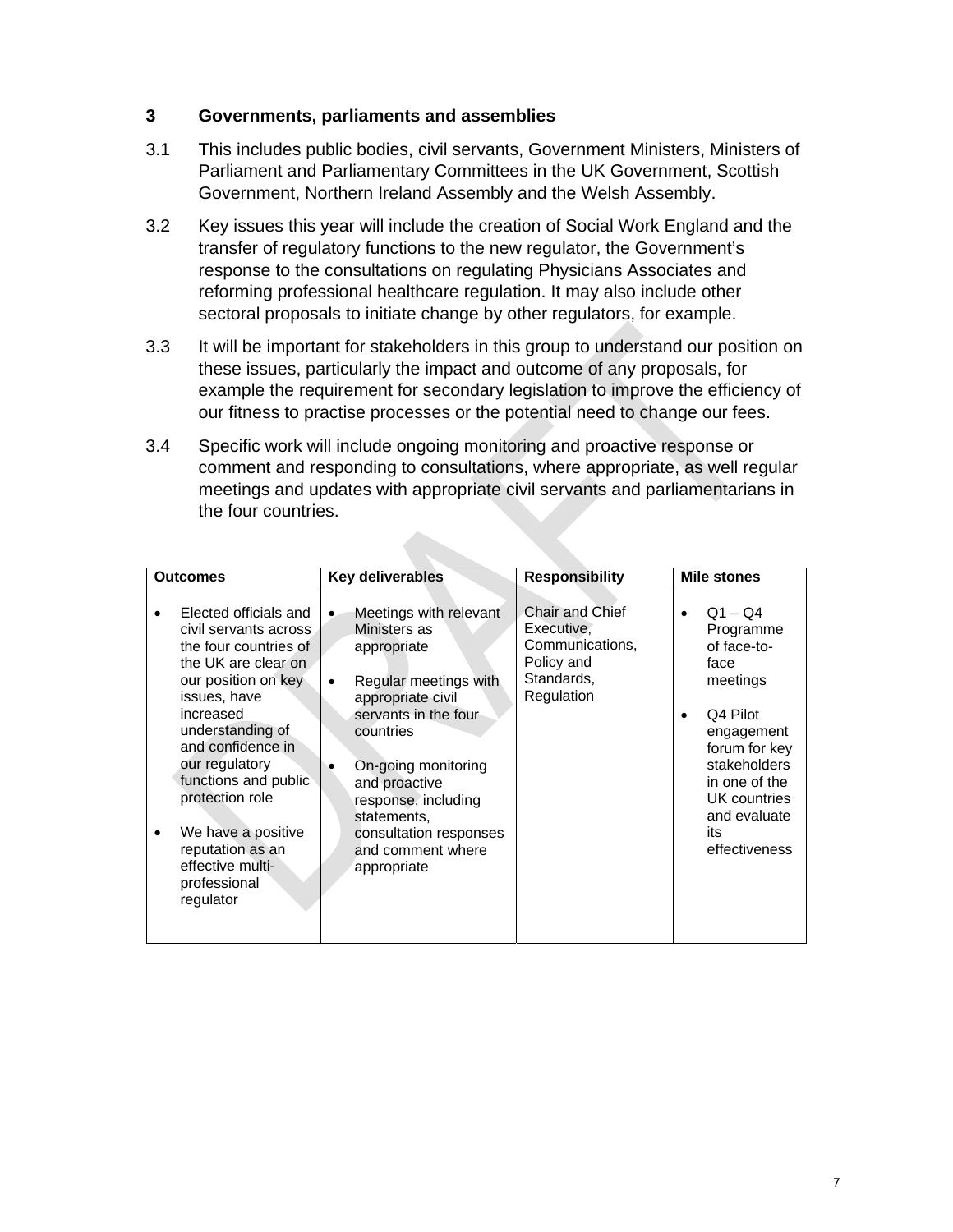#### **4 Professions**

- 4.1 This group includes the professional bodies and associations of the sixteen professions we regulate, UK and international associations of professional bodies and trade unions.
- 4.2 As in previous years, it will be important to continue to communicate about our Standards, including CPD and audit requirements, as well as registration processes for all professional groups including renewals and UK and international applications. We will also continue to disseminate recent policy guidance including social media use, confidentiality and returners to practice.
- 4.3 A specific focus this year, will be the dissemination of key messages from the University of Surrey research as well as communicating our own messages on fitness to practise.
- 4.4 Depending on the Government's response to the regulatory reform consultation, we will need to ensure our position is clear on the issues raised in the response.
- 4.5 Subject to Council approval, we will also need to engage with professional bodies, associations and trade unions at the earliest practical opportunity on any proposed change to the fee.

| <b>Outcomes</b>                                                                                                                                                                                                                                                                                                                                 | Key deliverables                                                                                                                                                                                                                                                                                                                 | <b>Responsibility</b>                                                                    | <b>Mile stones</b>                                                                                                                                                                         |
|-------------------------------------------------------------------------------------------------------------------------------------------------------------------------------------------------------------------------------------------------------------------------------------------------------------------------------------------------|----------------------------------------------------------------------------------------------------------------------------------------------------------------------------------------------------------------------------------------------------------------------------------------------------------------------------------|------------------------------------------------------------------------------------------|--------------------------------------------------------------------------------------------------------------------------------------------------------------------------------------------|
| Professional bodies<br>and associations<br>understand our<br>standards and<br>processes,<br>relevant sector<br>developments and<br>HCPC research and<br>intelligence<br>HCPC is aware of<br>profession-specific<br>developments<br>Trade unions and<br>professional body<br>representatives<br>understand the<br>fitness to practise<br>process | Bi-annual face-to-face<br>meetings with Chief<br><b>Executive and Chair</b><br>Attendance at<br>profession-specific<br>conferences where<br>relevant<br><b>Fitness to Practise</b><br>representative forum<br>Series of articles and<br>blogs on the fitness to<br>practise process<br>Ongoing engagement<br>across organisation | Chair and Chief<br>Executive,<br>Communications,<br>Fitness to Practise,<br>Registration | Q1 and Q2<br>$\bullet$<br>FTP Forum<br>meeting<br>$Q1 - Q4$<br>$\bullet$<br>Programme<br>of meetings<br>$Q1 - Q4$<br>Regular e-<br>bulletin<br>updates<br>Q4 New<br><b>HCPC</b><br>website |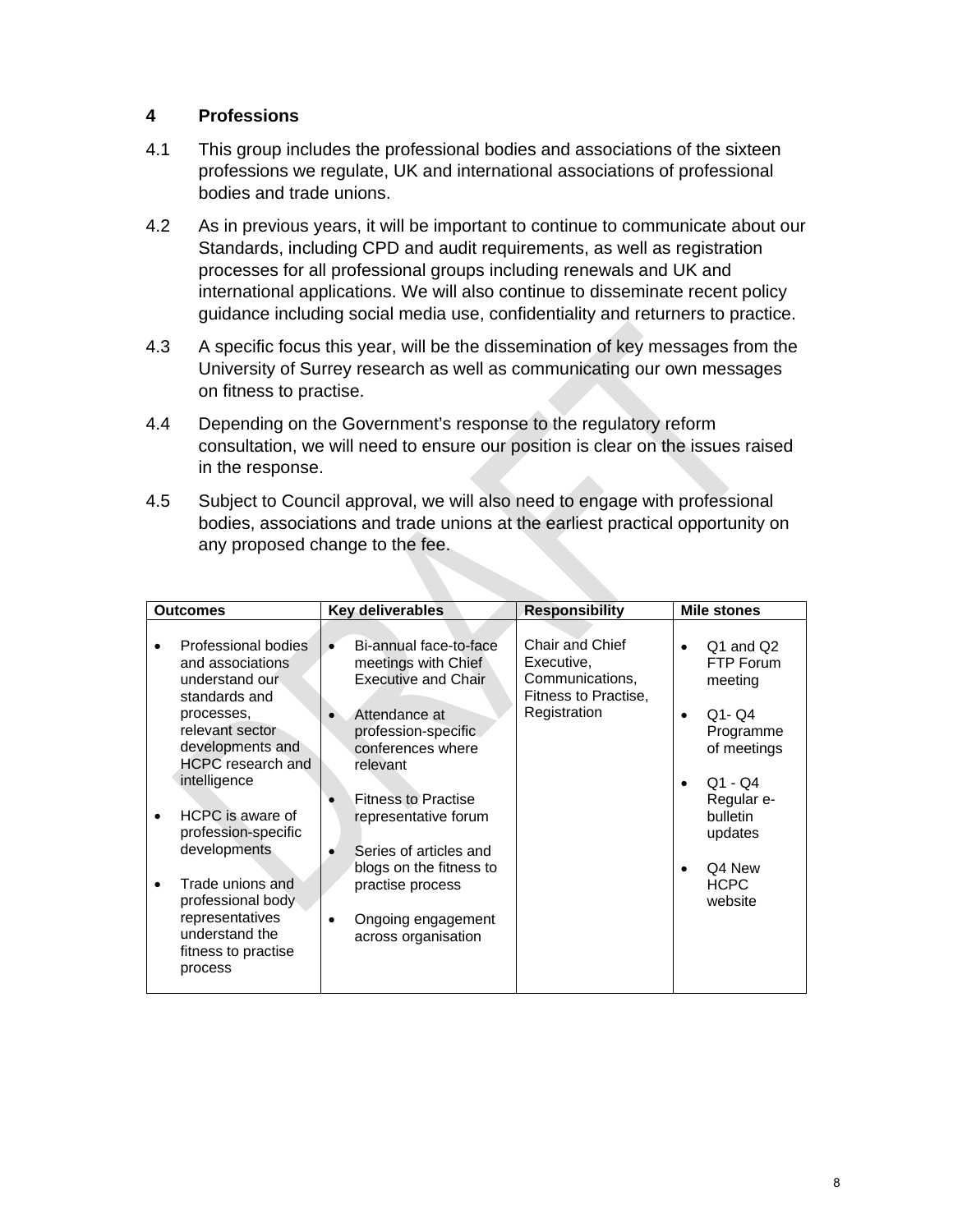#### **5 Professionals**

- 5.1 This includes the professionals on the HCPC Register across the 16 professions we regulate (registrants). It also includes UK graduate applicants and international applicants (EEA and rest of world).
- 5.2 As in previous years, we will continue to communicate about our Standards, including SCPE and CPD audit requirements as well as registration processes including renewals and UK and international applications. We will also continue to disseminate recent policy guidance including social media use, confidentiality and returners to practice as well as information on key topics.
- 5.3 A particular focus this year will be the registration renewal for social workers in England and the communications and engagement arising from the University of Surrey research, specifically prevention and referral messaging. We will also undertake tailored communications for the proposed CPD portal.

| 5.4 | Subject to Council approval, we will also need to consult on any potential |  |  |
|-----|----------------------------------------------------------------------------|--|--|
|     | change to our fee structure                                                |  |  |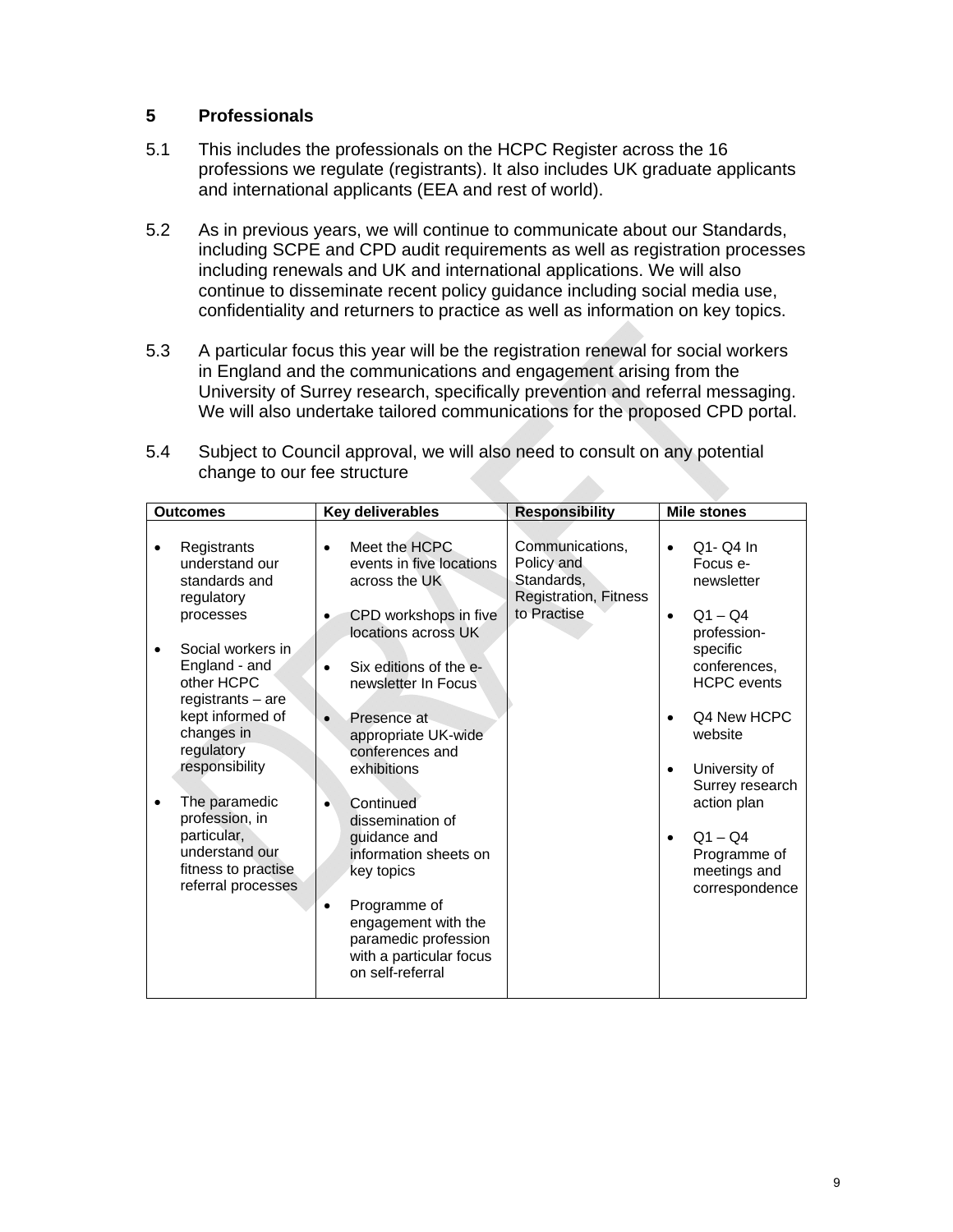#### **6 Public**

- 6.1 This category includes service users and carers, organisations representing patients, carers and service users, advocacy organisations and complainants.
- 6.2 There continues to be a need to improve understanding of regulation and its purpose with this group. Our work will be proportionate and targeted to make the most effective use of available resource.
- 6.3 As with previous years, our focus will be to raise awareness of the Register, emphasising the importance of checking that a professional is registered and, on the rare occasion when things do go wrong, how people can raise a concern. We also need to ensure that people understand the purpose of our fitness to practise to process and the issues we can and cannot deal with.
- 6.4 A particular focus this year will be the delivery of the new website and targeted work through continued signposting, the dissemination of the service user guide through waiting room distribution and Google adwords. It will also include engagement with organisations to ensure they have accurate information about our public protection role and can support service users.

 $\Delta \mathbf{r}_\mathrm{max}$ 

| <b>Outcomes</b>                                                                                                                                                                                                                                                  | Key deliverables                                                                                                                                                                                                                                                     | <b>Responsibility</b>                             | <b>Mile stones</b>                                                                                                                                                                                                     |
|------------------------------------------------------------------------------------------------------------------------------------------------------------------------------------------------------------------------------------------------------------------|----------------------------------------------------------------------------------------------------------------------------------------------------------------------------------------------------------------------------------------------------------------------|---------------------------------------------------|------------------------------------------------------------------------------------------------------------------------------------------------------------------------------------------------------------------------|
| Service users and<br>carers understand<br>our public protection<br>role and fitness to<br>practise process<br>Organisations<br>representing service<br>users understand<br>our public protection<br>role and are able to<br>support individuals<br>appropriately | Dissemination of<br>$\bullet$<br>service user quide<br>Digital including new<br>web content and<br>referral tool, online<br>advertising<br>Attendance at relevant<br>conferences and<br>exhibitions<br>Membership of and<br>engagement with<br>service user networks | Communications,<br>Policy, Fitness to<br>Practise | $Q1 - Q4$<br>$\bullet$<br>Distribution of<br>service user<br>guide<br>Q4 New<br><b>HCPC</b><br>website<br>$Q1 - Q4$<br>Attendance at<br>conferences<br>$Q1 - Q4$<br>University of<br>Surrey<br>research<br>action plan |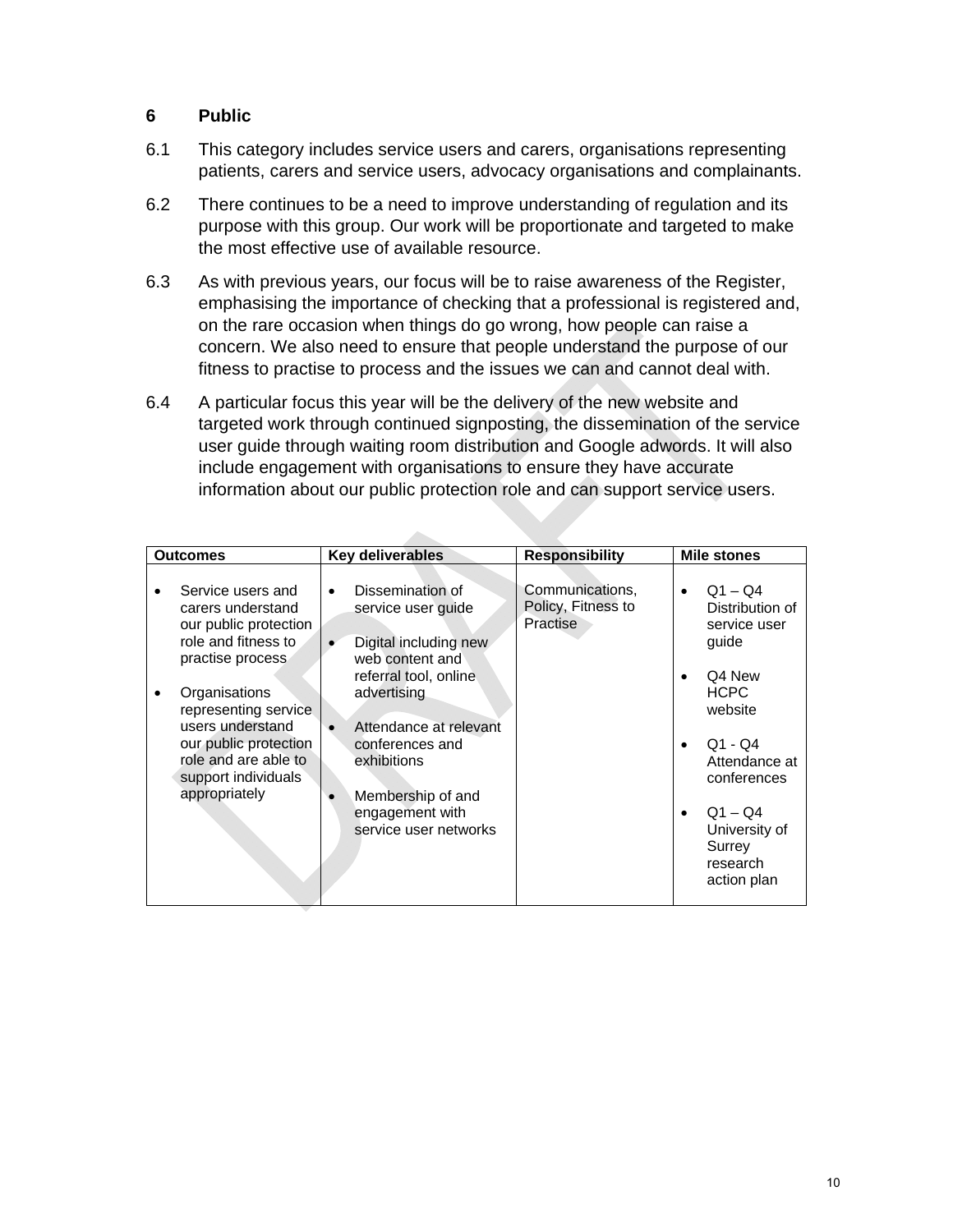#### **7 Regulators and external scrutiny agencies**

- 7.1 This group includes UK and international regulators of health and social care professionals, UK health and social care systems regulators, international bodies and associations of regulators as well as UK oversight bodies.
- 7.2 We will continue to work with other regulators to ensure information relevant to our public protection role is shared, that other regulators understand our position on key issues and we are able to share good practise. We will also continue stakeholder engagement on the development and maintenance of the list of comparable qualifications
- 7.3 A specific focus will be building positive relationships with the PSA and any relevant communications and engagement that may arise from the action plan to meet the Good Standards of Regulation.

| <b>Outcomes</b>                                                                                                                                                                                                                                                                                                                                                                                                                              | Key deliverables                                                                                                                                                                                                                                                                                                                                                                                                                                                                                 | <b>Responsibility</b>                                                                                              | <b>Mile stones</b>                                                                                                                             |
|----------------------------------------------------------------------------------------------------------------------------------------------------------------------------------------------------------------------------------------------------------------------------------------------------------------------------------------------------------------------------------------------------------------------------------------------|--------------------------------------------------------------------------------------------------------------------------------------------------------------------------------------------------------------------------------------------------------------------------------------------------------------------------------------------------------------------------------------------------------------------------------------------------------------------------------------------------|--------------------------------------------------------------------------------------------------------------------|------------------------------------------------------------------------------------------------------------------------------------------------|
| Professional and<br>system regulators in<br>health and social<br>care across UK and<br>abroad and are<br>aware of our work<br>Information is<br>$\bullet$<br>shared<br>appropriately<br>between agencies<br>The Professional<br><b>Standards Authority</b><br>are well informed<br>about our<br>improvement<br>programme and<br>involved in<br>developments as<br>appropriate<br>Overseas regulators<br>and appropriate<br>bodies understand | Participation in<br>regulatory conferences<br>Face to face through<br>$\bullet$<br>one-to-one meetings<br>and attendance at<br>regulatory network<br>meetings<br>Attendance at Chief<br>Executive network and<br>steering group<br>meetings and informal<br>Chair meetings<br>Management of<br>Memoranda of<br>Understanding<br>Establish and maintain<br>$\bullet$<br>relationships with<br>regulators and other<br>bodies responsible for<br>approving professional<br>qualifications overseas | Chair, Chief<br>Executive, Fitness to<br>Practise,<br>Communications,<br>Policy and<br>Standards,<br>Registrations | $Q1 - Q4$<br>Ongoing<br>programme of<br>meetings<br><b>TBC PSA</b><br>٠<br>Annual<br>Performance<br>Review<br>Q4 New<br><b>HCPC</b><br>website |
| the comparability<br>process                                                                                                                                                                                                                                                                                                                                                                                                                 |                                                                                                                                                                                                                                                                                                                                                                                                                                                                                                  |                                                                                                                    |                                                                                                                                                |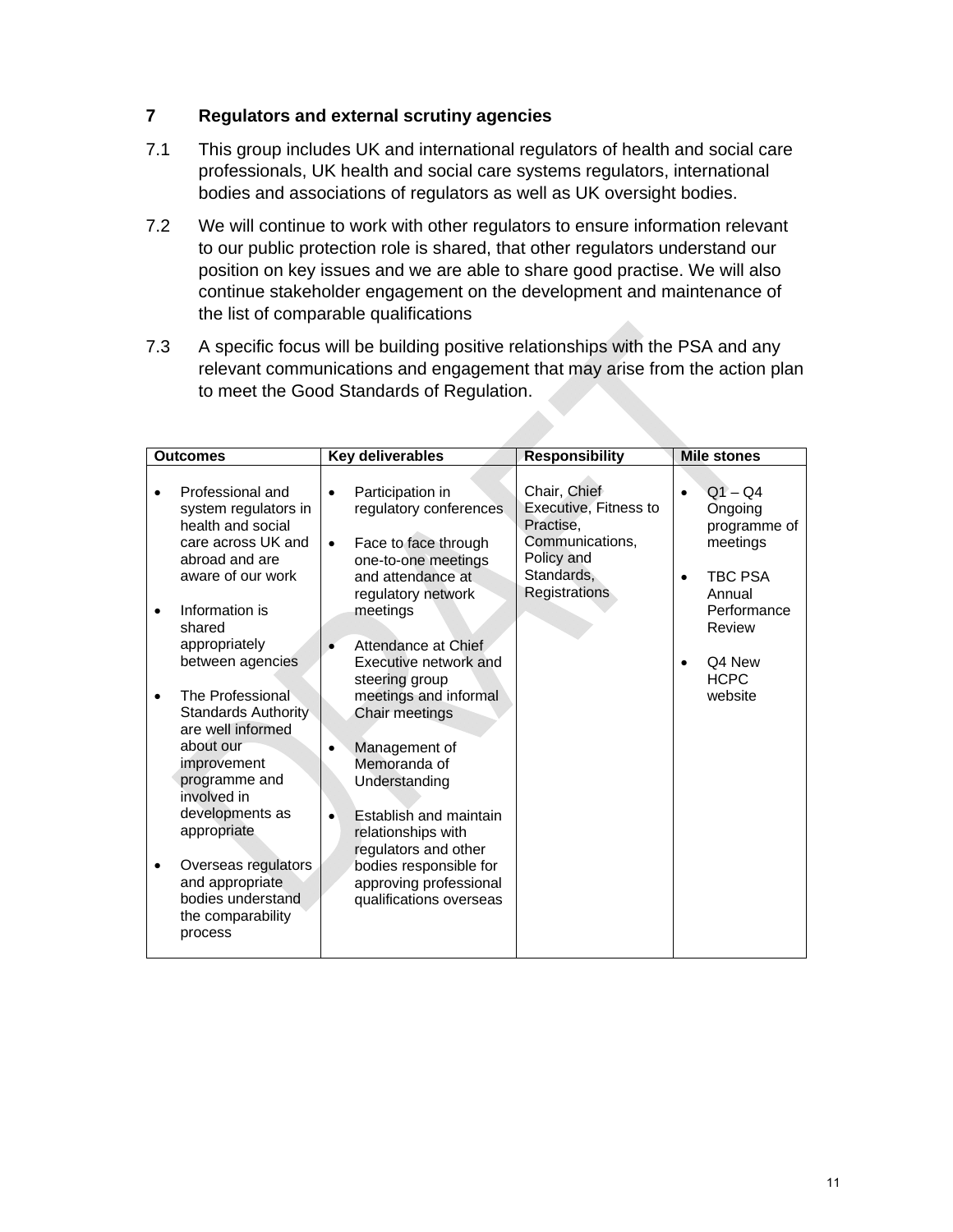#### **Appendix 1: Measuring impact**

#### **1 Indicators**

- 1.1 Drawing on the stakeholder opinion polling from 2015, we have set out a number of possible high-level indicators we could initially use to measure the impact and effectiveness of our communications and engagement.
	- 94% of registrants understand our public protection role
	- 86% of registrants understand the registration renewal process
	- 65% understand the fitness to practise process
	- 3 in 4 registrants know a great deal or fair amount about the standards (75% SCPE, 77% SOPs, 75% CPD)
	- 91% satisfaction and trust in professionals on our Register
- 1.2 We will continue to build on these indicators based on the 2018 stakeholder polling we will be conducting. These may include
	- employer understanding of our public protection role
	- employer understanding of our regulatory processes
	- education provider understanding of the Standards of education and training and approvals process
	- Confidence in our regulatory functions across all stakeholder audiences

#### **2 Key metrics**

- 2.1 In addition to the high-level indicators, we are developing a set of metrics to illustrate the reach of our communications channels and tactics. These quantitative measures support the impact indicators above and could include:
	- number of mentions in media (not FtP)
	- engagement and reach in social media
	- number of publication downloads and requests
	- open rate for HCPC In Focus, Education Update and Partner newsletter
	- number of face to face stakeholder meetings and talks
	- open rate for stakeholder e-bulletins
	- overall numbers attending events including Meet the HCPC events, Employer Events, CPD workshops, stakeholder engagement events
	- number of views/visits to the online Register
	- number of visits/views to website and YouTube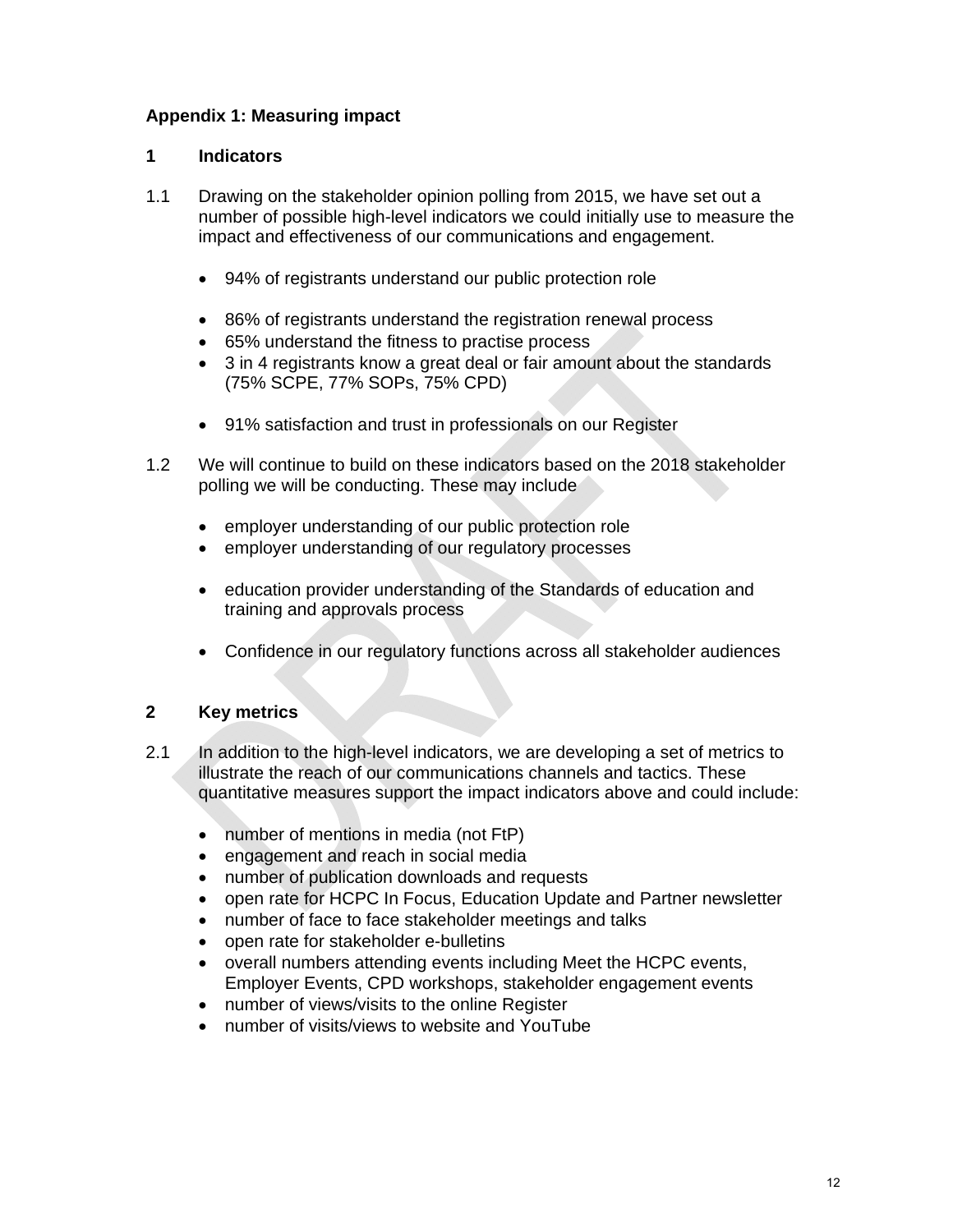#### **Appendix 2 – Stakeholder Matrix**

| Stakeholder type                              | Stakeholder group                                                                    | Indicative list of organisations                                                                                                                                                                                                                                                                                                                                                                                                                    | <b>Interests</b>                                                                                                 | <b>Responsibility</b>                                    |
|-----------------------------------------------|--------------------------------------------------------------------------------------|-----------------------------------------------------------------------------------------------------------------------------------------------------------------------------------------------------------------------------------------------------------------------------------------------------------------------------------------------------------------------------------------------------------------------------------------------------|------------------------------------------------------------------------------------------------------------------|----------------------------------------------------------|
| <b>Education</b>                              | <b>Education providers</b>                                                           | All UK education providers running approved programmes                                                                                                                                                                                                                                                                                                                                                                                              | Changes in<br>standards, guidance<br>and prescribing rights<br>and information for<br>students,<br>consultations | Education,<br>Registration,<br>Policy,<br>Communications |
|                                               | <b>Education sector</b><br>organisations including<br>funding bodies and<br>planners | Health Education England, NHS Education, NHS Education<br>Scotland, Health Education and Improvement Wales (from<br>October 2018), Health Education England, HSCNI CES,<br>University Health Boards in Wales, Council of Deans (in<br>Scotland, Wales and Northern Ireland), Office for Students,<br>The Office of Qualifications & Examinations Regulator<br>(Ofqual), The Quality Assurance Agency for Higher Education<br>(QAA) and QAA Scotland | Workforce issues.<br>standards,<br>consultations                                                                 | Education, Policy                                        |
|                                               | Students on UK<br>HCPC-approved<br>courses                                           | <b>Education providers</b>                                                                                                                                                                                                                                                                                                                                                                                                                          | Standards and<br>application process                                                                             | Education, Policy,<br>Communications                     |
| Employers                                     | Direct employers of<br><b>HCPC</b> registrants                                       | HSCNI, NHS England, NHS Scotland NHS Wales, Local<br>Authorities, private companies and sole practitioners                                                                                                                                                                                                                                                                                                                                          | Standards, FTP<br>process.<br>consultations                                                                      | Communications,<br><b>FTP</b>                            |
|                                               | <b>Employment agencies</b>                                                           | All UK agencies which place HCPC registrants, international<br>employment agencies                                                                                                                                                                                                                                                                                                                                                                  | Standards, FTP<br>process,<br>consultations                                                                      | Communications                                           |
|                                               | Employment umbrella<br>bodies                                                        | The Recruitment and Employment Confederation, Local<br>Government Association, NHS Confederation, NHS Wales<br>Confederation, NHS Providers                                                                                                                                                                                                                                                                                                         | Standards, FTP<br>process,<br>consultations                                                                      | Communications                                           |
| Governments,<br>parliaments and<br>assemblies | Public bodies                                                                        | <b>UK wide and England - Skills for Care, Skills for Health,</b><br>Public Health England, NHS Improvement, NHS England<br>Scotland - Healthcare Improvement Scotland, NHS Scotland<br>Wales - Wales NHS Confederation, Healthcare Inspectorate<br>Wales<br>Northern Ireland - HSC Public Health Agency                                                                                                                                             | HCPC registrants,<br>changes to standards<br>and policy                                                          | Communications,<br>Policy                                |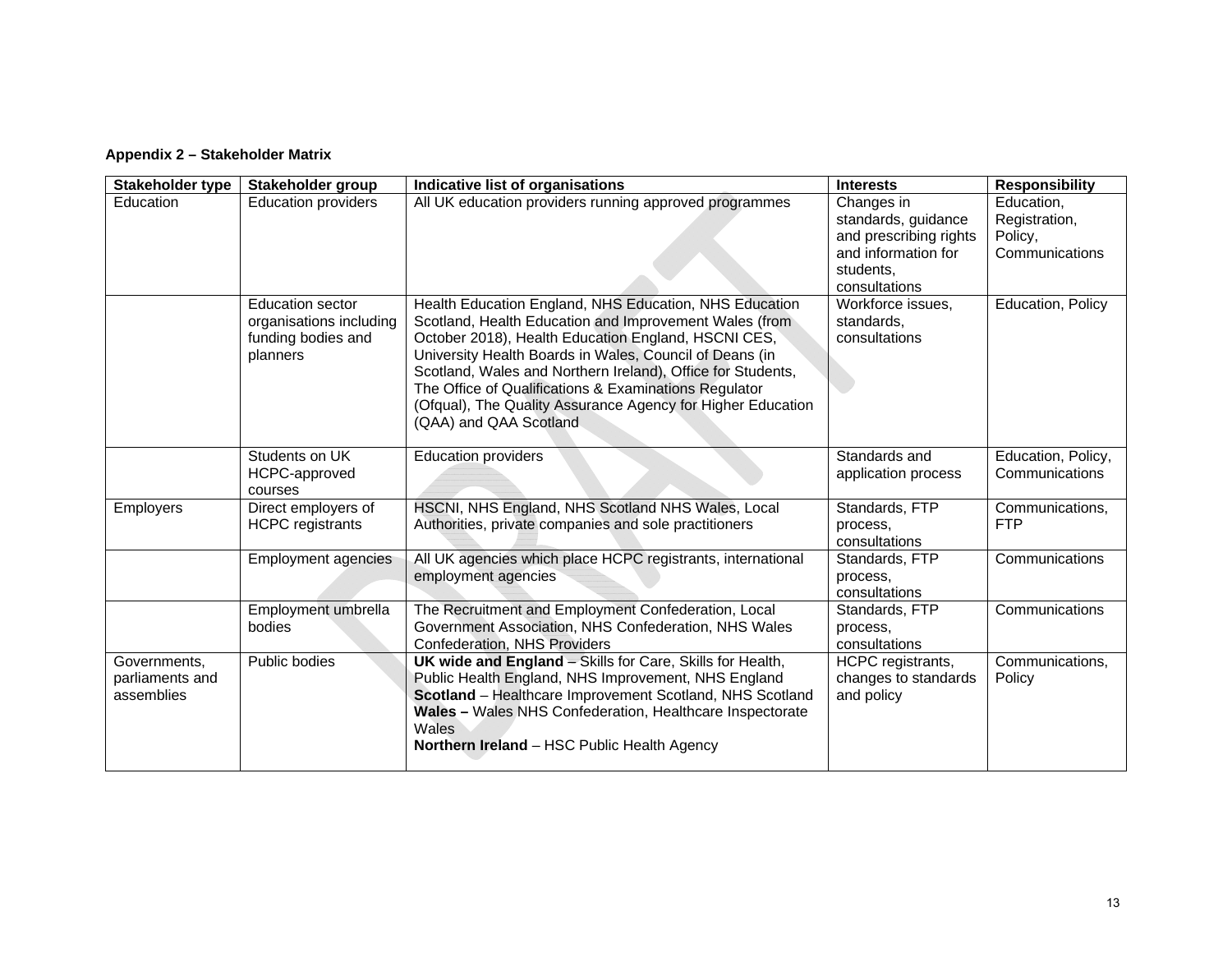|             | Civil servants                                                                     | UK wide and England - Head of Professional Standards,<br>Chief Social Worker for Adults, Chief Social Worker for<br>Children and Families, Chief Scientific Officer, Lead AHPs<br><b>Scotland</b> – Regulation Unit, Scottish Government<br>Wales - Director General Health and Social Services / NHS<br><b>Wales Chief Executive</b><br>Northern Ireland - HSCNI                                                               | Policy issues - new<br>professions,<br>legislative changes,<br>fee rise                                   | <b>Chief Executive</b><br>and Chair, Policy,<br>Communications                 |
|-------------|------------------------------------------------------------------------------------|---------------------------------------------------------------------------------------------------------------------------------------------------------------------------------------------------------------------------------------------------------------------------------------------------------------------------------------------------------------------------------------------------------------------------------|-----------------------------------------------------------------------------------------------------------|--------------------------------------------------------------------------------|
|             | <b>Government Ministers</b>                                                        | UK wide and England - Secretary of State for Health and<br>Social Care, Minister of State for Health, Minister of State for<br>Care, Parliamentary Under Secretary of State for Health<br>(Lords), Parliamentary Under Secretary of State of Children<br>and Families<br>Scotland - Cabinet Secretary for Health and Sport<br>Wales - Cabinet Secretary for Health and Social Services<br>Northern Ireland - Minister of Health | Parliamentary<br>debates,<br>parliamentary<br>questions                                                   | <b>Chief Executive</b><br>and Chair, Policy,<br>Communications                 |
|             | Ministers of Parliament                                                            | <b>UK wide and England</b> - Parliament (MPs)<br><b>Scotland</b> - Scottish Parliament (MSP)<br><b>Wales</b> - National Assembly for Wales (AMs)<br>Northern Ireland - Northern Ireland Assembly (MLAs)                                                                                                                                                                                                                         | Concerns from<br>constituents                                                                             | <b>Chief Executive</b><br>and Chair, Fitness<br>to Practise,<br>Communications |
|             | Parliamentary<br>Committees                                                        | UK wide and England - APPG on Health, APPG on Patient<br>Safety, Health Select Committee, Education Select Committee<br>Scotland - Health and Sport Committee<br>Wales - Health and Social Care Committee<br>Northern Ireland - Health, Social Services and Public Safety<br>Committee                                                                                                                                          | Inquiries - written<br>submission or public<br>appearances                                                | <b>Chief Executive</b><br>Chair,<br>Communications,<br>Policy                  |
|             | Public inquiries,<br>inquests, royal<br>commissions, reviews<br>and investigations | Constituent members of the relevant committees or those<br>giving evidence                                                                                                                                                                                                                                                                                                                                                      | Various - including<br>standards and<br>statistics                                                        | <b>Chief Executive</b><br>and Chair,<br>Communications,<br>Policy              |
| Media       | Professional and<br>mainstream media                                               | Journalists                                                                                                                                                                                                                                                                                                                                                                                                                     | Standards,<br>consultations, FTP                                                                          | Communications                                                                 |
| Professions | Professional bodies<br>and associations                                            | British Association of Art Therapists, British Association of<br>Dramatherapists, British Association for Music Therapy,<br>Institute of Biomedical Science, Society of Chiropodists and<br>Podiatrists, The British Chiropody and Podiatry Association,<br>The Institute of Chiropodists and Podiatrists, The Alliance of                                                                                                      | Changes in<br>standards, guidance<br>and information for<br>registrants, changes<br>in prescribing rights | <b>Chief Executive</b><br>and Chair,<br>Communications,<br>Policy, Fitness to  |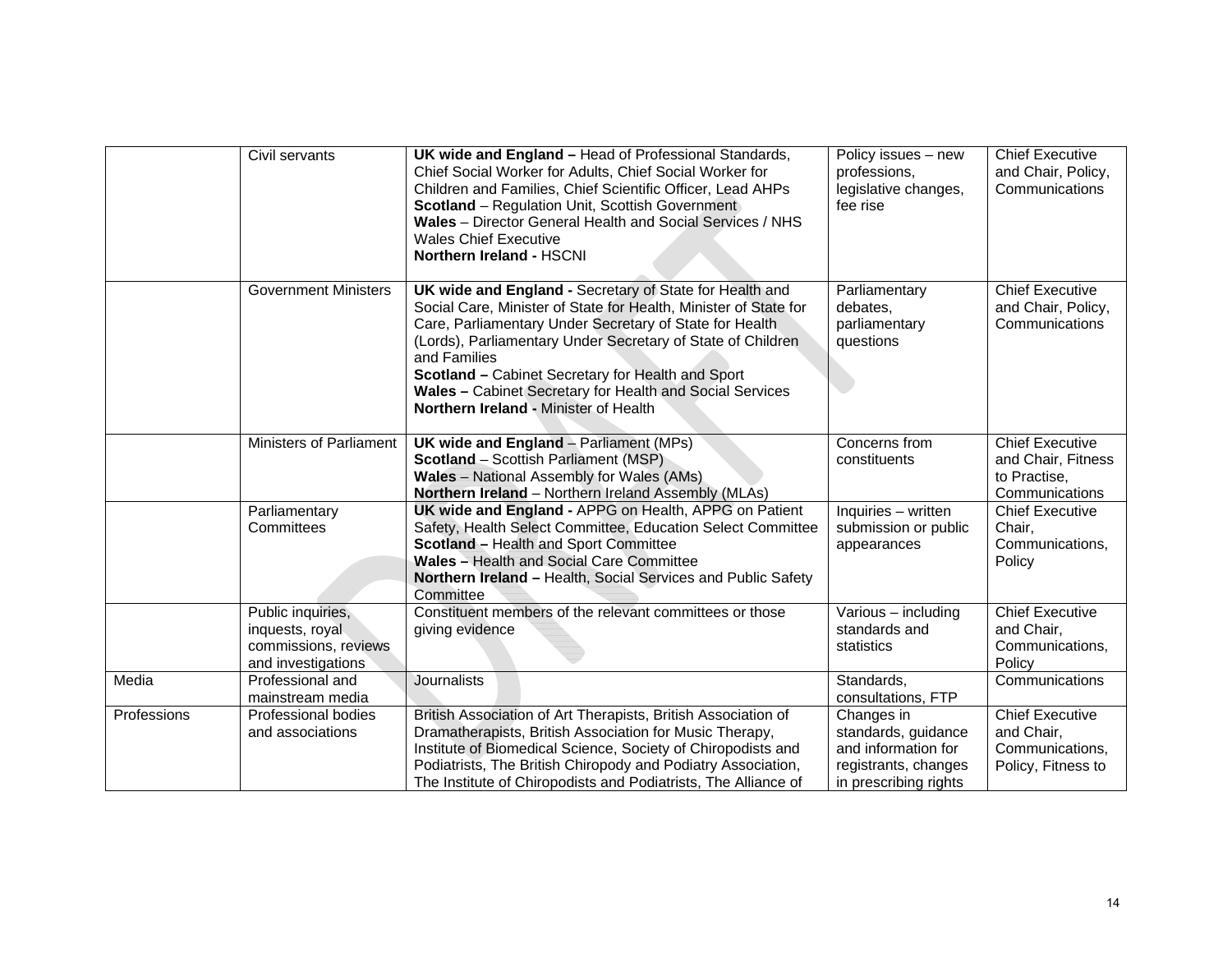|                                                         | Private Sector Chiropody and Podiatry Practitioners,<br>Association of Clinical Scientists, British Dietetic Association,<br>British Society of Hearing Aid Audiologists, College of<br>Occupational Therapists, College of Operating Department<br>Practitioners, Association for Perioperative Practise, British<br>and Irish Orthoptic Society, College of Paramedics, Chartered<br>Society of Physiotherapy, British Psychological Society,<br>Association of Educational Psychologists, British Association<br>of Prosthetists and Orthotists, The Society and College of<br>Radiographers, The British Association of Social Workers,<br>Royal College of Speech and Language Therapists | consultations,<br>research, changes in<br>health and social care<br>regulation. Protection<br>of title, fitness to<br>practise, registration<br>and renewal,<br>international<br>applications,<br>employment and<br>workforce, regulation<br>of further groups                                                                             | Practise,<br>Registration                                                                                  |
|---------------------------------------------------------|------------------------------------------------------------------------------------------------------------------------------------------------------------------------------------------------------------------------------------------------------------------------------------------------------------------------------------------------------------------------------------------------------------------------------------------------------------------------------------------------------------------------------------------------------------------------------------------------------------------------------------------------------------------------------------------------|--------------------------------------------------------------------------------------------------------------------------------------------------------------------------------------------------------------------------------------------------------------------------------------------------------------------------------------------|------------------------------------------------------------------------------------------------------------|
| UK associations of<br>professional bodies               | Academy for Healthcare Science, Federation of Allied Health<br>Professionals                                                                                                                                                                                                                                                                                                                                                                                                                                                                                                                                                                                                                   | Changes in<br>standards, guidance<br>and information for<br>registrants,<br>consultations,<br>research, changes in<br>health and social care<br>regulation. Protection<br>of title, fitness to<br>practise, registration<br>and renewal,<br>international<br>applications,<br>employment and<br>workforce, regulation<br>of further groups | <b>Chief Executive</b><br>and Chair,<br>Communications,<br>Policy, Fitness to<br>Practise,<br>Registration |
| International<br>associations of<br>professional bodies | e.g. International Federation of Social Workers, World<br>Confederation for Physical Therapy                                                                                                                                                                                                                                                                                                                                                                                                                                                                                                                                                                                                   | Changes in<br>standards, guidance<br>and information for<br>registrants,<br>consultations,<br>research, changes in<br>health and social care<br>regulation, protection<br>of title, fitness to<br>practise, registration                                                                                                                   | <b>Chief Executive</b><br>and Chair,<br>Communications                                                     |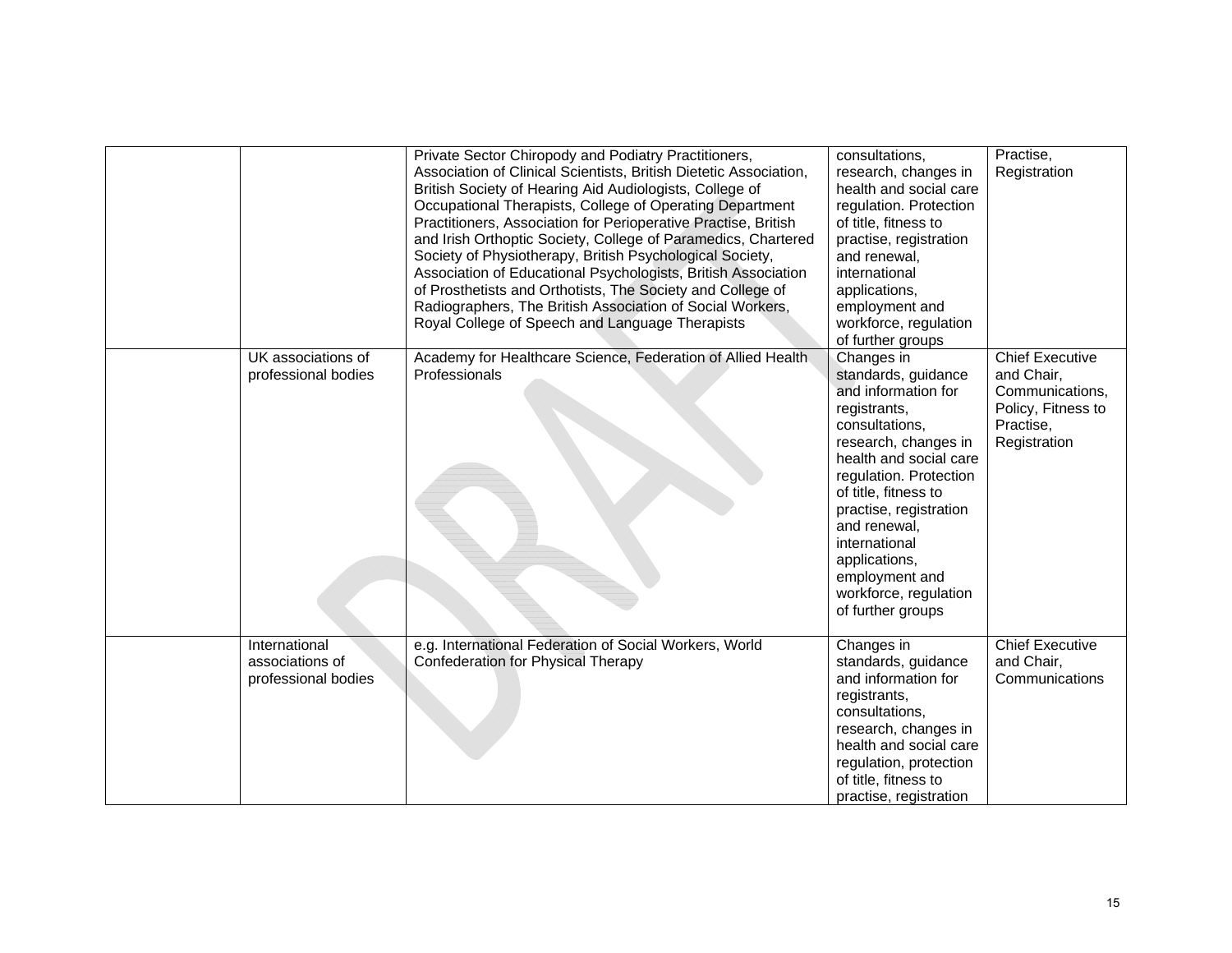|               |                                |                                                                                                                                                                                                                                                                                                                                                                                        | and renewal,<br>international<br>applications,<br>employment and<br>workforce, regulation<br>of further groups,<br>legislative<br>developments                                                                                                                                                                                                                                                               |                                                                       |
|---------------|--------------------------------|----------------------------------------------------------------------------------------------------------------------------------------------------------------------------------------------------------------------------------------------------------------------------------------------------------------------------------------------------------------------------------------|--------------------------------------------------------------------------------------------------------------------------------------------------------------------------------------------------------------------------------------------------------------------------------------------------------------------------------------------------------------------------------------------------------------|-----------------------------------------------------------------------|
|               | Trade unions /<br>associations | Association of British Healthcare Industries, British Healthcare<br>Trades Association, Unison, Unite (and some professional<br>bodies have union function)                                                                                                                                                                                                                            | Changes in<br>standards, guidance<br>and information for<br>registrants, changes<br>in prescribing rights,<br>consultations,<br>research, changes in<br>health and social care<br>regulation, protection<br>of title, fitness to<br>practise, registration<br>and renewal,<br>international<br>applications,<br>employment and<br>workforce, regulation<br>of further groups,<br>legislative<br>developments | Communications,<br>Policy, Fitness to<br>Practise,<br>Registration    |
| Professionals | Registrants                    | Arts therapists, biomedical scientists, chiropodists / podiatrists,<br>clinical scientists, dietitians, hearing aid dispensers,<br>occupational therapists, operating department practitioners,<br>orthoptists, paramedics, physiotherapists, practitioner<br>psychologists. prosthetists / orthotists, radiographers, social<br>workers in England and speech and language therapists | Changes in<br>standards, guidance<br>and information for<br>registrants eg<br>returning to Practise,<br>continuing<br>professional<br>development<br>requirements and<br>audit, consultations,                                                                                                                                                                                                               | Registration,<br>Fitness to<br>Practise,<br>Communications,<br>Policy |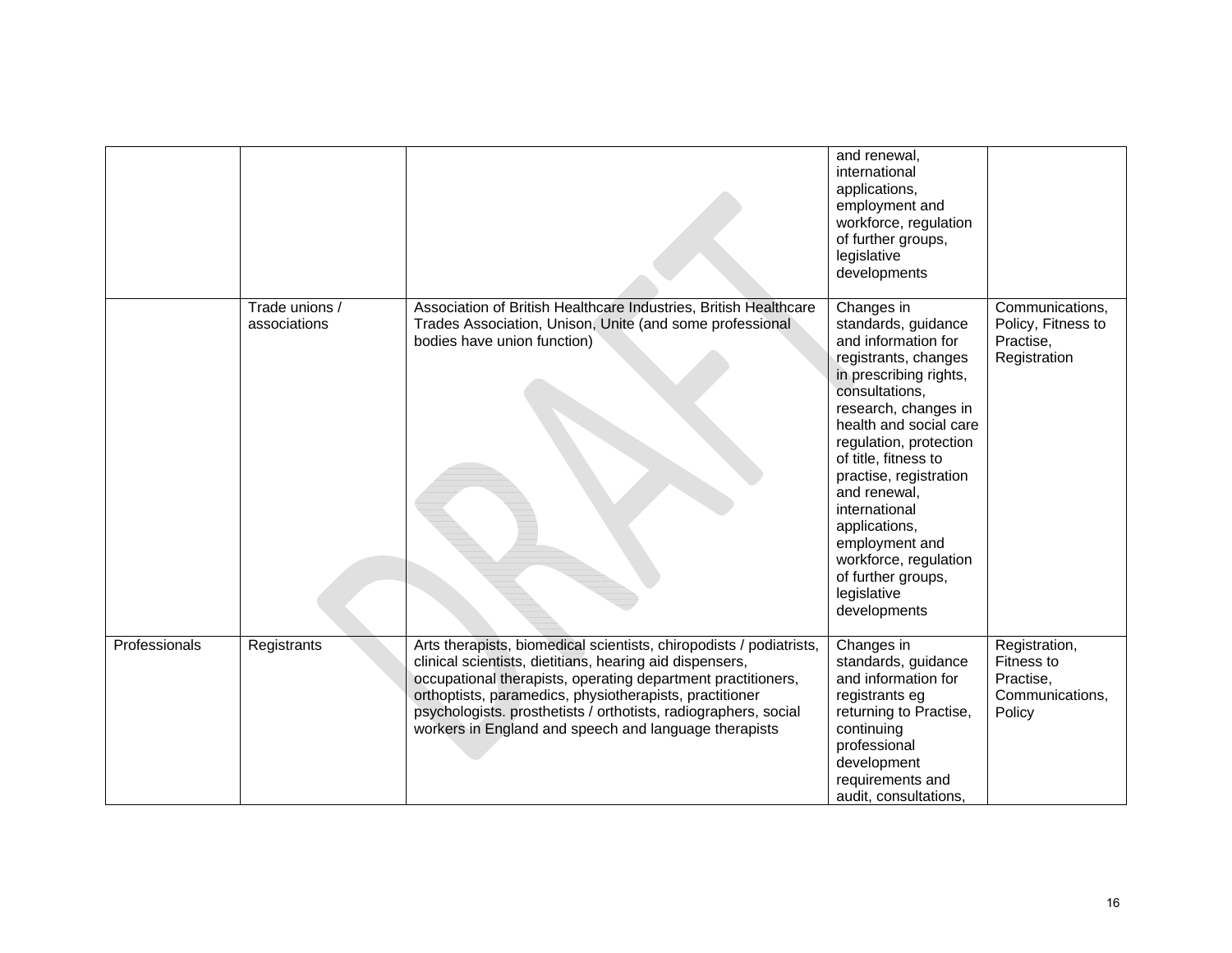|        |                                                                                                   |                                                                                                                                                                                                                                                                                                                                                                                                                                                                                  | research, changes in<br>health and social care<br>regulation, protection<br>of title, fitness to<br>practise, registration<br>and renewal,<br>international<br>applications, and<br>legislative<br>developments<br>(including prescribing<br>rights). |                                                      |
|--------|---------------------------------------------------------------------------------------------------|----------------------------------------------------------------------------------------------------------------------------------------------------------------------------------------------------------------------------------------------------------------------------------------------------------------------------------------------------------------------------------------------------------------------------------------------------------------------------------|-------------------------------------------------------------------------------------------------------------------------------------------------------------------------------------------------------------------------------------------------------|------------------------------------------------------|
|        | UK graduate<br>applicants                                                                         | Students who have completed UK-approved programme                                                                                                                                                                                                                                                                                                                                                                                                                                | Standards and<br>application process                                                                                                                                                                                                                  | Registration,<br>Communications                      |
|        | International<br>applicants - EEA and<br>rest of world                                            | Competent bodies in home countries of applicant                                                                                                                                                                                                                                                                                                                                                                                                                                  | Standards and<br>application process,<br>legislative changes                                                                                                                                                                                          | Registration,<br>Policy,<br>Communications           |
| Public | Service users and<br>carers                                                                       | Those using or needing the services of HCPC registrants and<br>those who have caring responsibilities or who self-identify as<br>carers                                                                                                                                                                                                                                                                                                                                          | How to check the<br>Register, standards,<br>Standard of<br>Acceptance how to<br>raise a concern, the<br>fitness to practise<br>process                                                                                                                | Fitness to<br>Practise,<br>Communications,<br>Policy |
|        | Organisations<br>representing patients,<br>carers, service users<br>and advocacy<br>organisations | The following list includes examples of the organisations we<br>are currently engaging with.<br><b>Action Against Medical Accidents -</b><br>1.<br>www.avma.org.uk<br>Alzheimer's Scotland - www.alzscot.org/<br>2.<br>Age UK - www.ageuk.org.uk/<br>3.<br>Carers UK - www.carersuk.org<br>4.<br><b>Board of Community Health Councils (Wales) -</b><br>5.<br>www.wales.nhs.uk/sitesplus/899/home<br>CAUSE - www.cause.org.uk/<br>6.<br>7.<br><b>Connect</b> - www.ukconnect.org | Our standards, how<br>to raise a concern,<br>how to check<br>registration,<br>Standard of<br>Acceptance how to<br>raise a concern, the<br>fitness to practise<br>process,<br>consultations,<br>research, legislative<br>changes                       | Communications,<br>Fitness to<br>Practise, Policy    |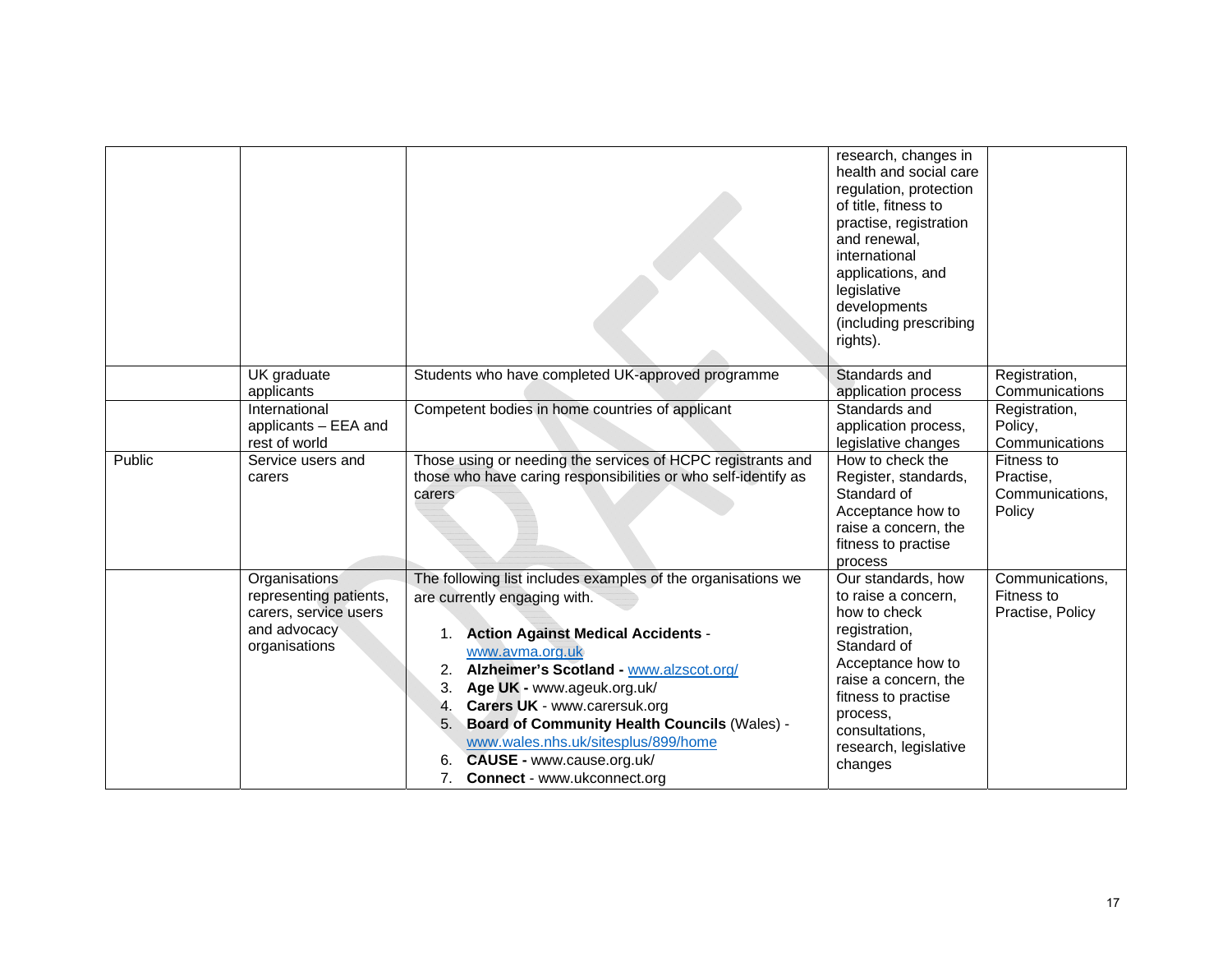|            |                         | 8. Citizens Advice - www.citizensadvice.org.uk              |                                           |                        |
|------------|-------------------------|-------------------------------------------------------------|-------------------------------------------|------------------------|
|            |                         | 9. Citizens Advice Scotland - www.cas.org.uk                |                                           |                        |
|            |                         | 10. Disability Wales - www.disabilitywales.org/             |                                           |                        |
|            |                         | 11. Healthwatch England - www.healthwatch.co.uk             |                                           |                        |
|            |                         | 12. National Voices - www.nationalvoices.org.uk             |                                           |                        |
|            |                         | 13. National Youth Advocacy Services - www.nyas.net         |                                           |                        |
|            |                         | 14. Inclusion Scotland - http://inclusionscotland.org/      |                                           |                        |
|            |                         | 15. Patient Advice and Liaison Service (England) -          |                                           |                        |
|            |                         | www.nhs.uk/chq/pages/1082.aspx?CategoryID=68                |                                           |                        |
|            |                         | 16. Patient Advice and Support (NHS Scotland) -             |                                           |                        |
|            |                         | www.patientadvicescotland.org.uk/                           |                                           |                        |
|            |                         | 17. Patient Client Council Northern Ireland -               |                                           |                        |
|            |                         | www.patientclientcouncil.hscni.net                          |                                           |                        |
|            |                         | 18. Patients' Association (England and Wales) -             |                                           |                        |
|            |                         | www.patients-association.org.uk                             |                                           |                        |
|            |                         | 19. Scottish Independent Advocacy Alliance -                |                                           |                        |
|            |                         | www.siaa.org.uk                                             |                                           |                        |
|            |                         | 20. Shaping our Lives - www.shapingourlives.org.uk          |                                           |                        |
|            | Complainants            | Those raising a concern about an HCPC registrant            |                                           | Fitness to             |
|            |                         |                                                             | Our standards, how<br>to raise a concern, | Practise,              |
|            |                         |                                                             | how to check                              | Communications         |
|            |                         |                                                             | registration,                             |                        |
|            |                         |                                                             | Standard of                               |                        |
|            |                         |                                                             | Acceptance, the                           |                        |
|            |                         |                                                             | fitness to practise                       |                        |
|            |                         |                                                             | process                                   |                        |
| Regulators | UK regulators of health | The General Chiropractic Council (GCC), The General Dental  | Consultations,                            | <b>Chief Executive</b> |
|            | and social care         | Council (GDC), The General Medical Council (GMC), The       | standards and                             | and Chair,             |
|            | professionals and       | General Optical Council (GOC), The General Osteopathic      | guidance for                              | Communications,        |
|            | associated fora         | Council (GOsC), The Nursing and Midwifery Council (NMC),    | registrants, legislative                  | Fitness to             |
|            |                         | General Pharmaceutical Council (GPhC), Pharmaceutical       | developments                              | Practise, Policy       |
|            |                         | Society of Northern Ireland (PSNI), Northern Ireland Social |                                           |                        |
|            |                         | Care Council (NISCC), Social Care Wales, Scottish Social    |                                           |                        |
|            |                         | Services Council (SSSC), Social Work England                |                                           |                        |
|            |                         | Health Professions Crossing Borders, Alliance of UK Health  |                                           |                        |
|            |                         | Regulators on Europe                                        |                                           |                        |